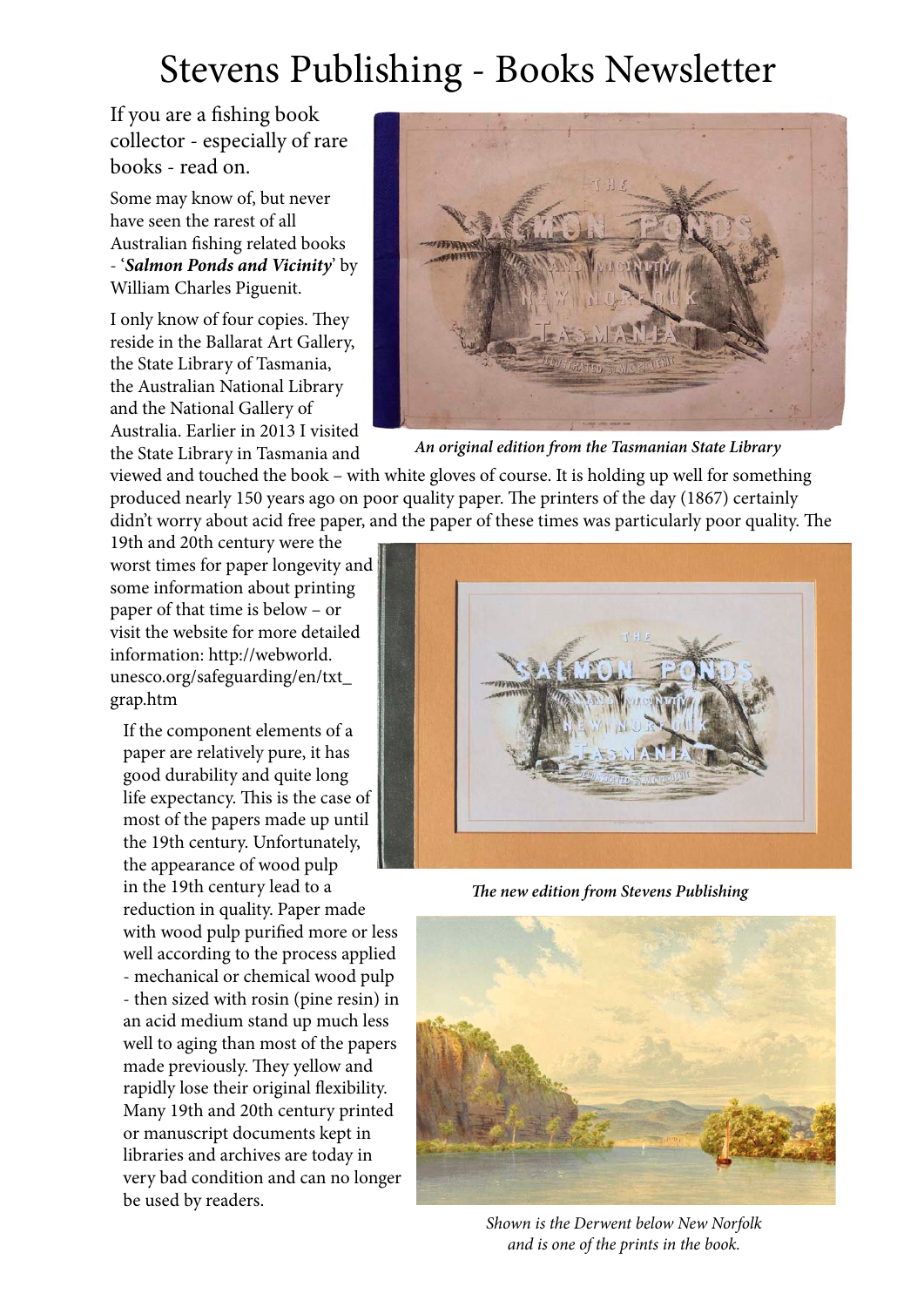Stevens Publishing has reproduced this large 51cm x 33cm work. The original has six plates, plus map, plus a page of text. As far as I can ascertain it has never been reproduced before.

This copy will be limited to 55 copies, plus Publisher proofs for the Tasmanian State Library, National Library, Inland Fisheries Service and Australian Fly Fishing Museum.

It will have an additional page at the rear with a page on Piguenit himself and will also include an extra set of the colour prints from within the book. These can be framed.

All books are individually bound in buckram and leather with a facsimile of the original cover set in. All pages will be printed on archival paper and will last indefinitely.

Countless hours have been spent 'photoshopping' the original scans to remove the foxing (spotting) and to bring them back to their glory of 1867. 1867 was just three years after trout were acclimatised to the southern hemisphere.

Although the original was lithograph printed we were not able to find a printer that can do that these days. This edition will be printed on the highest quality offset press and you will be amazed at how well these prints have come up.

Price is \$690 plus postage. We only have five left. All others were sold pre publication.

In July 2007 an original sold for \$69,900. It is now in the National Gallery. So you might be lucky and find a copy in a secondhand book store, but it is pretty unlikely.

#### **The following details are from Jim Findlay's book 'Australian Fishing Books'.**

#### **Piguenit, W.C. and Henn, M.L. [1867]**

*The Salmon Ponds and Vicinity*, New Norfolk, Tasmania. M.L. Henn: Hobart Town; oblong 37x52cm; [1] leaf; [6] tinted plates (a very faint yellow; each about 22x32cm) drawn on stone by W.C. Piguenit (pronounced as though the name ends in 'et', according to Clifford Craig in The

Engravers of Van Diemen's Land; p.109) and lithographed by M. L Henn; limp paper with a blue cloth spine. Clifford Craig notes (ibid., p.130) that in another copy the whole has been bound in stiff boards.

The plates comprise

Plate 1: The Derwent / Below New Norfolk;

Plate 2: Bennett's Island / On the Derwent;

Plate 3: The Derwent / Below the Dry Creek;

Plate 4: The Derwent / Above the Dry Creek;

Plate 5: The Plenty / Near the Bend; and



Plate 6: The Salmon Ponds; and a map: The Plan of Salmon Ponds and Vicinity (lithograph, 26x24cm).

The engraved front wrapper has the view of the falls and the title within a tinted oval lithograph (24x38cm) headed The Salmon Ponds and Vicinity, New Norfolk, Tasmania, illustrated by W.C. Piguenit. Just three prints (Bennett's Island on the Derwent, The Derwent, Below New Norfolk and The Derwent, Below the Dry Creek) are signed by Piguenit. M.L. Henn litho. is printed at the lower right below the image on each print except The Derwent, Below Dry Creek, where it is on the lower left, and the map. The one page of letterpress gives a short history of the successful introduction of salmon into Tasmania, including earlier attempts on the S. Curling (an utter failure), and the Beautiful Star, a small iron vessel intended for a steam collier, but then sent under sail to Tasmania.

In their W.C. Piguenit 1836–1914 Retrospective, Johannes and Brown note that the views presented in The Salmon Ponds were designed as illustrations of a large plan of the ponds,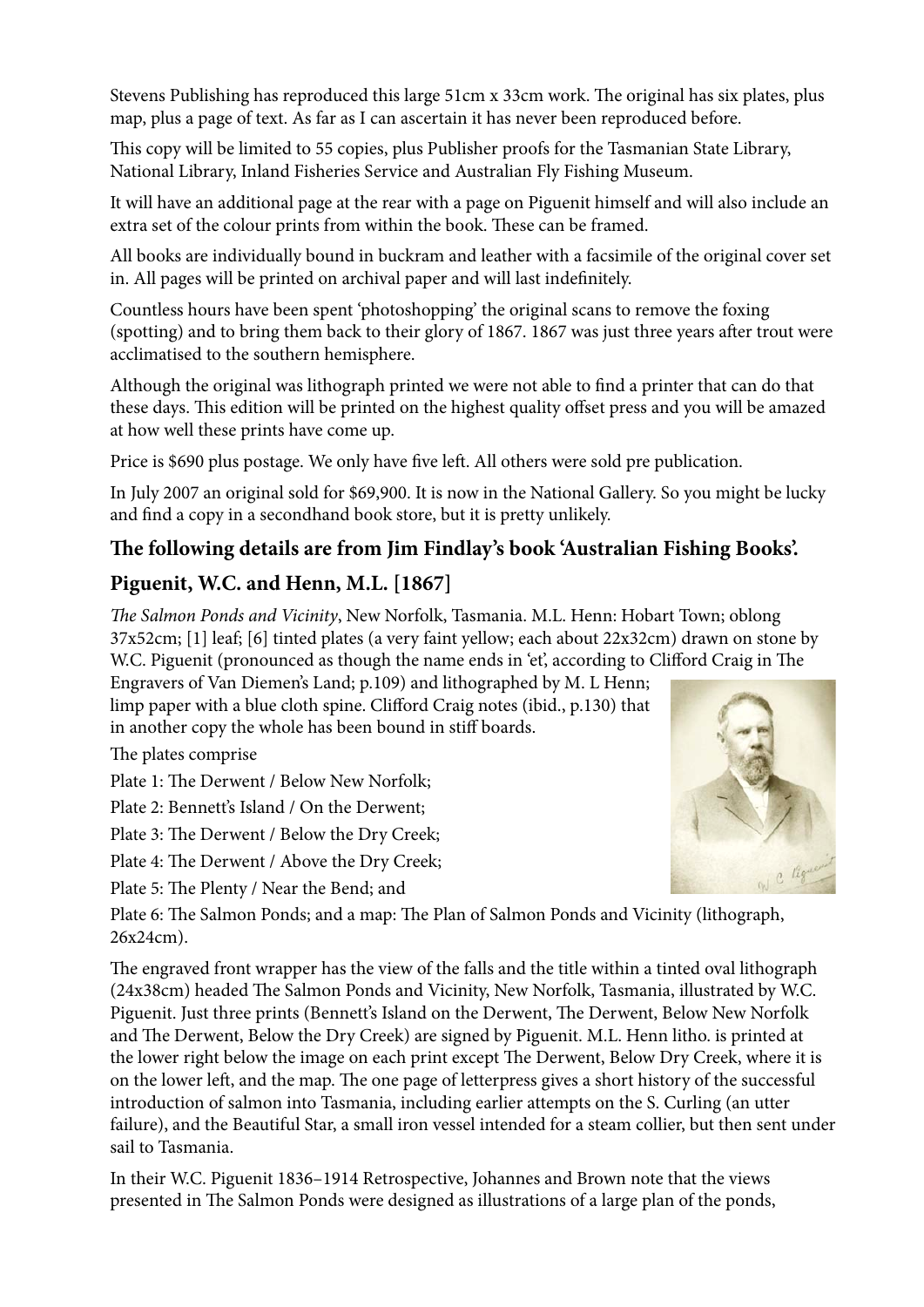prepared by order of the Salmon Commissioners. However, the project did not eventuate, and instead the publication was a joint after-hours effort by Piguenit and Louis Henn, assistant lithographer in the Survey Department.

The Launceston Examiner (21 December 1867) welcomed the work: The Salmon Ponds—A series of views representing the salmon ponds and other spots in the vicinity, more or less connected with that establishment, has been prepared by Mr. W.C. Piguenit, a gentleman connected, we believe, with the Survey Department. The series will consist of six views, two of which we have seen, viz., "The Salmon Ponds," and "Bennett's Island, on the Derwent." We cannot speak too highly of these pictures: there is a freedom about the drawing which indicates considerable skill on the part of the artist, whilst the lithographer has preserved the soft effect so peculiarly characteristic of chalk. These views would form pleasing souvenirs for distant friends at this season, and we should like to see other parts of the colony illustrated in a similar manner. Messrs. Walch Brothers and Birchall are the Publishers.

The Argus (Melbourne) was not impressed. This from February 28, 1868: A series of sketches by Mr. W. C. Piguenit, of the Salmon Ponds, vicinity New Norfolk, Tasmania, have been forwarded to us. The sketches are six in number, and comprise a view of the Derwent below New Norfolk, Bennett's Island on the Derwent, the Derwent below the Dry Creek, the Derwent above the Dry Creek, the Plenty near the Bend, and the Salmon Ponds. They are rather mild specimens of art.

The Mercury of 17 December 1867 advertised the soon-to-be-released publication at one guinea (twenty-one shillings). It can't have sold too well—W. Westcott, of Collins Street, Hobart, was advertising copies in his extensive catalogue in the Hobart Mercury of May 24, 1873, (The Salmon Ponds of Tasmania, illustrated by W. L. Piguenit, 6 large lithographic tints, oblong imperial folio) for the significantly reduced price of 7s. 6d.

The Salmon Ponds is very rare; perhaps the most elusive Australian item related to fish and fishing. Few copies are known to have survived. Just four copies have appeared at auction since the Craig copy sold in 1975 (now in the Ballarat Art Gallery): the Turnbull copy in 1981 and the Evans copy in 1989, which sold again in 2007 (25 July 2007, lot 579) as the Davidson copy. Finally, and illustrating the importance of condition, a less desirable copy (six lithographed plates, titled below the image, and lithographed plan of the Salmon Ponds and vicinity, the plates with later hand colouring, loose) was opened at \$4,000 at the Australian Book Auctions sale in November 2012 but failed to attract a bid.

The Ballarat Art Gallery, the State Library of Tasmania, the Australian National Library and the National Gallery of Australia all have copies.

Jonathon Wantrup writes: Piguenit's "Salmon Ponds" is an outstandingly rare Tasmanian illustrated book and an especially desirable work, if only because it appears to be the first plate book published by a native–born Australian artist. Unfortunately the very great rarity of the work will debar most collectors from acquiring this first and only topographical plate book published by an Australian during the first century of settlement.

In his 1995 book Tassie Trout Tips and Tactics Brian Cadle suggested a then current value of more than \$15,000. The most recent copy to sell was offered at the third Rodney Davidson sale in July 2007 and achieved \$69,900. It's now in the National Gallery.

Auctions: Sotheby's (London) £5/10/0 (1956; half morocco); Clifford Craig \$1050 (1975); Leonard Joel Auctioneers in association with Gaston Renard \$13,000 (1989) and Australian Book Auctions \$69,900 (July 2007).

Ferguson 14166, Wantrup, 258.

1892: Reprinted in the Transactions of the Australasian Association for the Advancement of Science, Hobart, 1892 (according to the entry for Piguenit in the online edition of the Australian Dictionary of Biography at http://adbonline.anu.edu.au/biogs/A050490b.htm).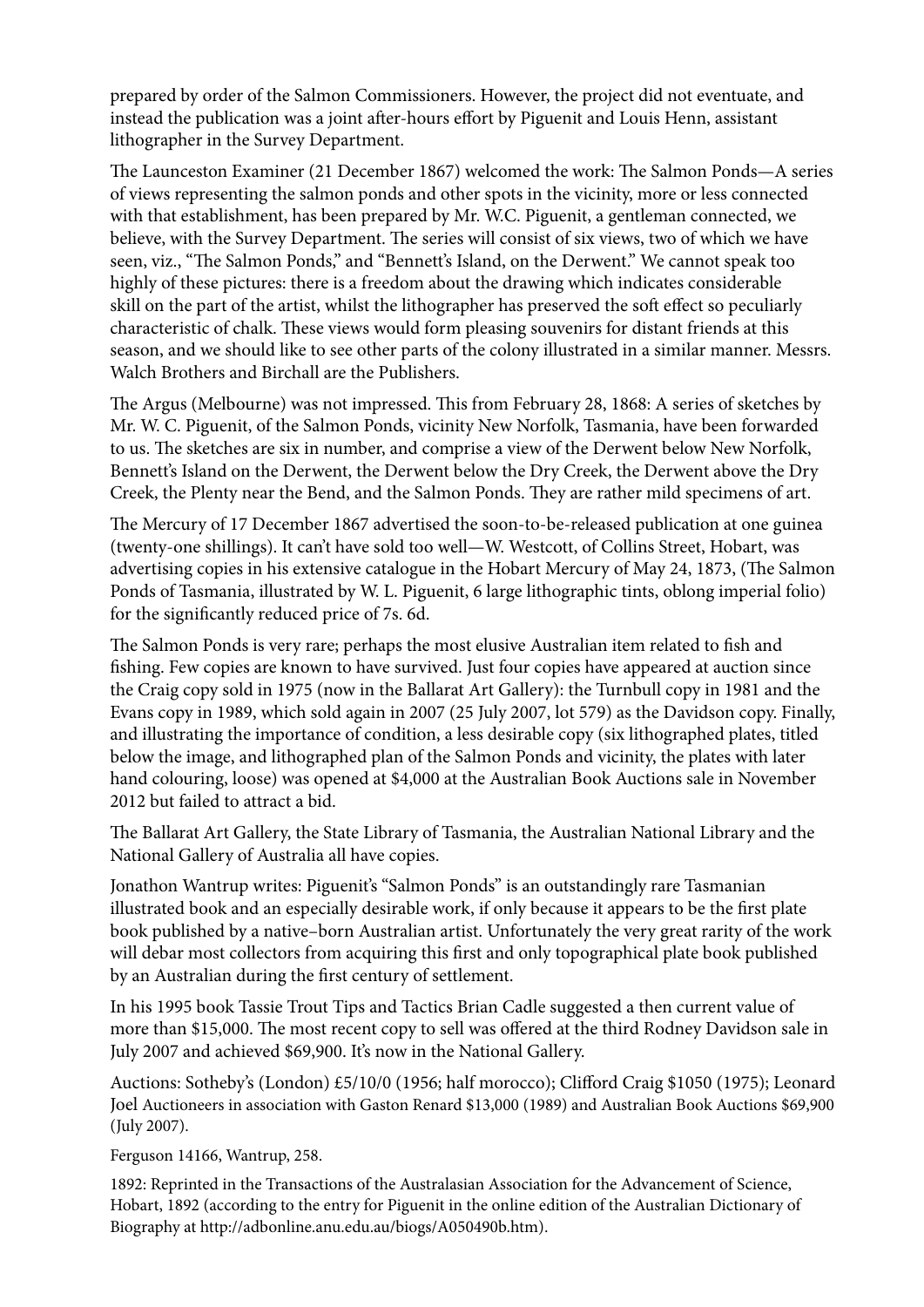#### **Other out of print books**

## *David Scholes - Air War Diary*

*An Australian in Bomber Command.* 

Some time ago we found a box of David's Air War Diary. It has been quite hard to find good copies recently, but these are unopened and unread.

This is the story of David Scholes' war service from a diary he kept throughout his tour of duty in Britain during World War II. It is an honest and sometimes raw account, and essential reading for Scholes enthusiasts. From time to time there is some fishing.

144 pages; 16pp of black and white photographs; glossary; index; soft cover. \$50 plus post.

## *I Mind One Time*

That seems an odd name for a book, but delve just a little and you will find the 'Mind' means remember. So read it as 'I remember one time' and you will see this is a book about a worldly wise angler sharing his angling life.

Hughie McDowell writes beautifully and you can't help but be engrossed in his world of fishing. Hughie's good friend Rick Keam edited this book and I will let him explain a little more.

'There is a classic genre of fly-fishing books that were crafted from paper and ink with the same unhurried, painstaking devotion as fine rods are crafted from bamboo and thread. They weren't often 'howto-do-its', and they weren't graced by superb colour photography or (mostly) any photography at all. They told with style and grace and humour of experiences by stream and lake, and travels and encounters, accompanied by line drawings or wood cuts by artists such as Tunnicliffe, Nickless, Hodges, Marston and 'B.B.'



Air War Diary

'Some years ago, as a result of our contributions to an issue of the UK magazine Waterlog, Hugh McDowell mentioned to me that he had a book manuscript in preparation and asked if I'd cast an editorial eye over it. There is an almost universal law that those authors who most need the help of an editor are the most adamant they don't, and that those least needing an editor's input are the most open to it. Hugh belonged to the second category. I quickly realised that here was something special. What bushel had the man been hiding his light under?

'I was aware that he'd written a best-selling New Zealand fly-tying manual, had a long string of magazine articles under his belt, and was held in high regard not only as a guide but also as a raconteur by visitors ranging from Ernest Schwiebert to Billy Connolly. But this was on another level. They say childhood is the purest well that a writer can draw from, and Hughie's chapters on his early years in Ireland are further evidence. They are crafted by a man who cares about words, and understands their music, as much as he cares about and understands the music of streams and water.

'It had the makings of a classic old-style fishing book, but to complete the vision it needed a sympathetic artistic collaborator. We found her in the person of multi-talented illustrator Fifi Colston, whose delightful sketches complement Hugh's word-pictures to perfection. And now, thanks to Michael Stevens, it comes to you in the elegant physical package that a classic deserves. Savour it, and treasure it.

– Rick Keam.

Beautifully bound in full black sumptuous leather *I MIND ONE TIME* is 215 mm x 225 mm and 146 pages. The cover and spine features gold and clear blind embossing.

Limited to 125 copies individually numbered books, with no trade editions, this is truly a collectors book. The illustrations are superb and the front endpaper *The Most Interesting Shop*, was written by Hughie when he was 11 years old and a pupil at Regent House Grammar School in Newtownards, Co. Down, Northern Ireland.

Price is \$185 or \$130 if ordered with *Salmon Ponds and Vicinity*.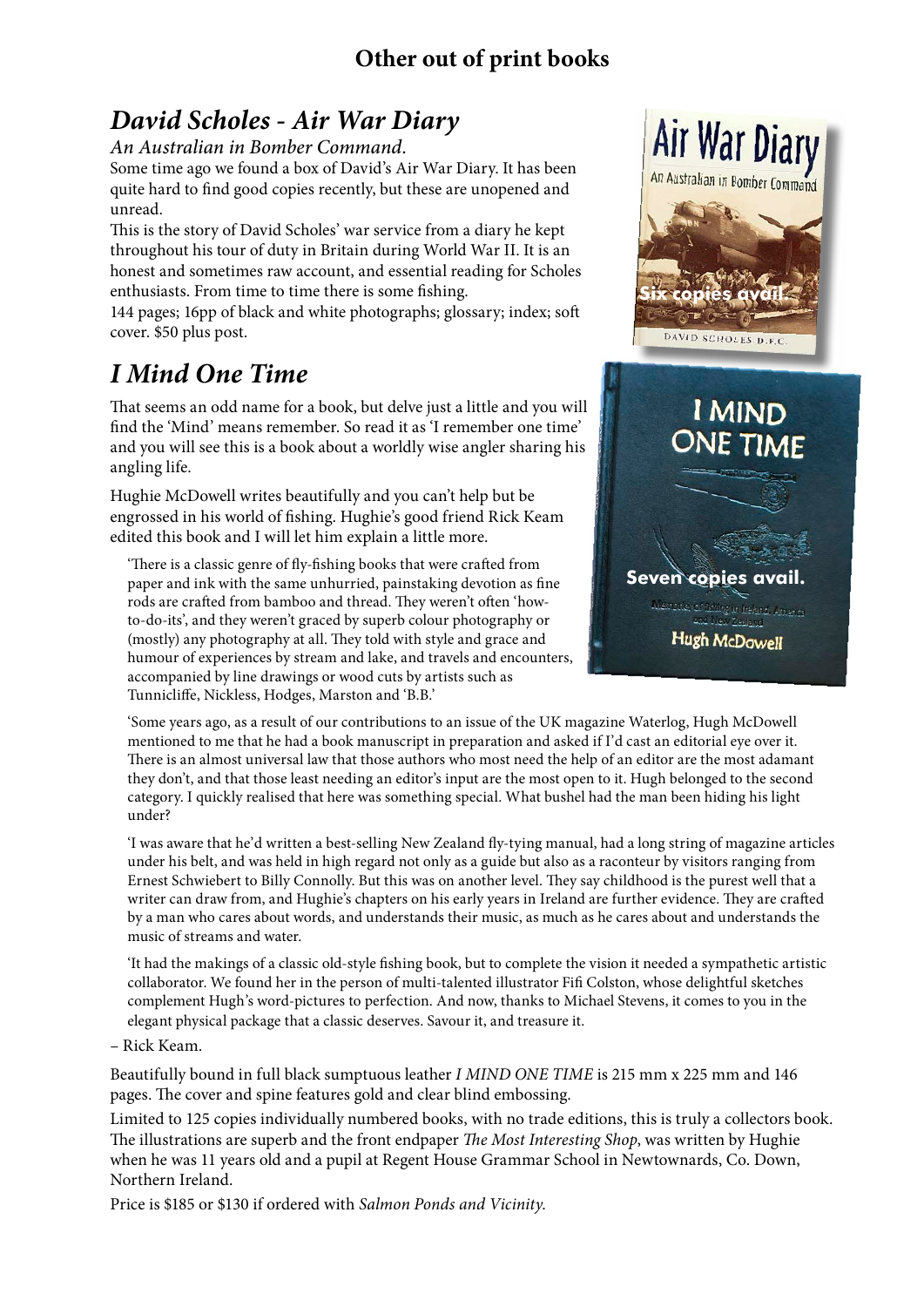# *Noel Jetson - Life and Flies*

Jet-Fly, as Noel was commonly known by his clients, was Tasmania's first professional fly fishing guide. He had great fly fishing teachers in David Scholes and also Dick Wigram. Dick taught him to tie flies and one thing Scholes taught him was that presentation is usually more important than imitation.

Without doubt, if you asked anyone who ever fished with him what his favourite fly was, they would know. If fish wouldn't eat a size 14 Red Tag he would change to a 16, or an 18. Even tailing fish at Little Pine would eat his 'Tags'.

Despite his love of Red Tags though, Noel developed quite a few flies over his guiding and fly tying years. Trouble is he kept these secret and sometimes not even his clients would know what had been tied onto their leader. But when he retired his good friend



and client, Glen Eggleton, started writing his biography. Glen had fished with Noel for many years and thought Noel would want to keep his special flies secret.

Noel was more than happy to share them though, and they are revealed in all their glory in 'Jet-Fly'.

Jet-Fly is more than flies though it is an inspiring book about a man and family that did stuff for fun and because they wanted to.

Rick Keam told me this book has the only description he has ever seen on the correct way to apply peacock herl. Sounds extraordinary, but he claims it is true, and if you have seen a genuine Jet-Fly Red Tag you will know what a difference applying herl correctly does.

There are two editions of the book: An A5 soft cover trade edition. This is mostly in black and white, with the cover and flies in the fly tying section in colour. \$50 plus post.

The premium edition is a limited Collectors edition of 125 copies. It is in full colour throughout, superbly bound in full leather with endpapers that are Noel's sketches from his personal fishing diary. \$500 or \$350 and free post if ordered with *Salmon Ponds and Vicinity*.





### *The Other Side of the Hill*

*David Scholes Biography by Donald C Boden.*

A remarkable story of an Aviator, Angler, Artist and Author. Flying took over David's early life and he says he was lucky to survive a tour of 34 flights as a bomber pilot during WWII. He returned to Australia in 1945 with a Distinguished Flying Cross and married his first love Patricia. David was a commercial artist and worked on some Australian wide campaigns. He then progressed his love of fine art. His watercolours became so highly sought, art lovers would camp on the street in order to get first choice when the exhibition opened. David claimed he sold 600 paintings in 600 minutes

and this undisputed claim seems quite possible as exhibitions usually sold out in the first hour.

Throughout his life he fished and wrote about fishing. His prose was loved by a huge number of fly fishers and early books bring several hundred dollars. *Fly Fisher in Tasmania* was a milestone technical book and even though it was written in the early 1960s nothing has surpassed it.

Don Boden has captured both the essence and character of David Scholes beautifully in *The Other Side of the Hill*. Unfortunately David passed away 25 May 2005, before he could see the finished book. Hardcase \$59. Collectors edition: 125 in full leather on 157gsm paper. \$500 or \$350 and free post if ordered with *Salmon Ponds and Vicinity*. Signed by the author. Only four available.